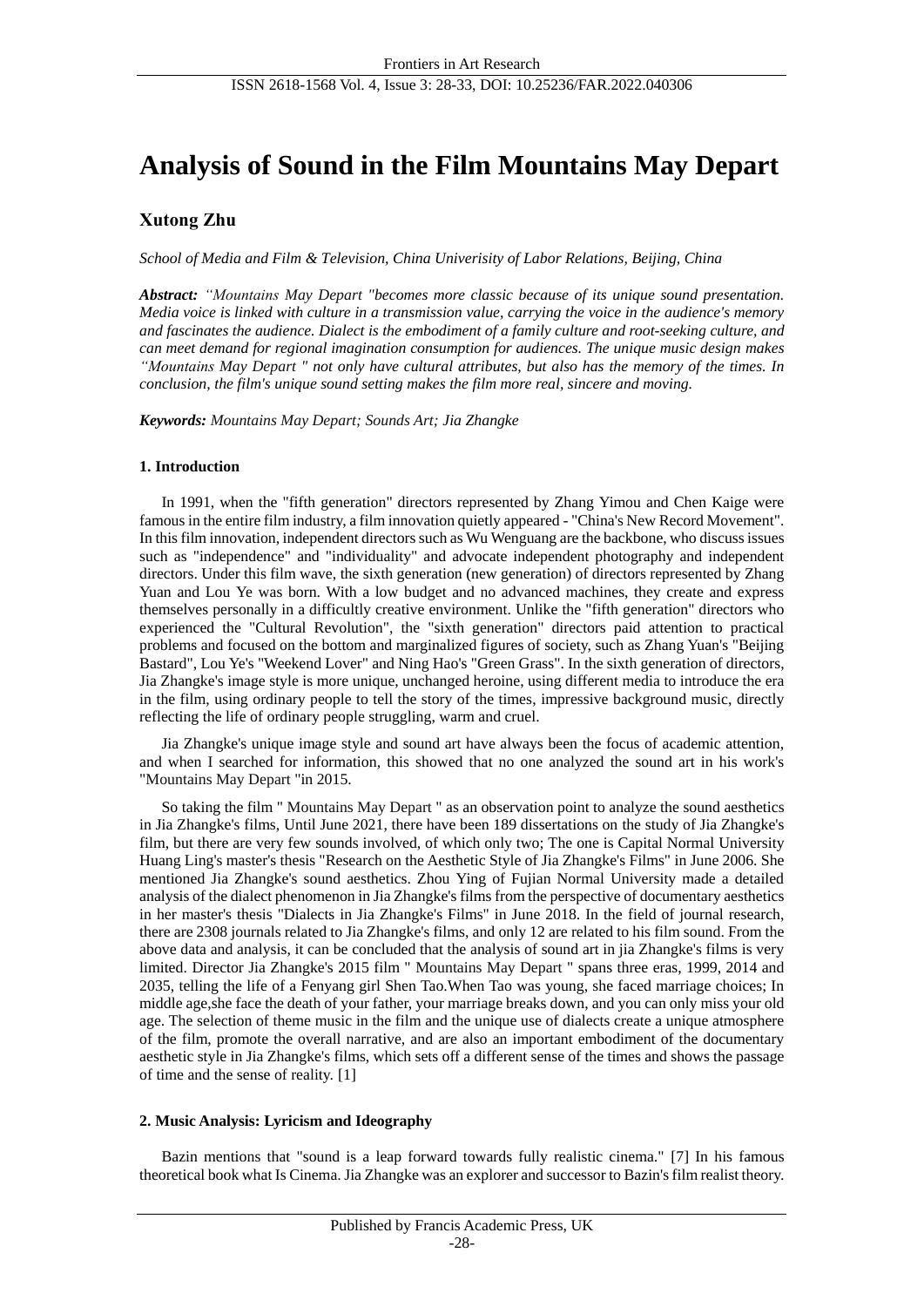Among them, the music in Jia Zhangke's films not only has a strong role in reflecting the documentary film style, but also participates in the narrative of the entire film.

"Mountains May Depart "Spanning three eras and telling the life of Fenyang girl Tao, the film has two theme music, namely Ye Qianwen's music "Precious" from her album released in the 1990s and the song "Go West" sung by a villager band group around 1980. Both pieces of music convey some emotions that are difficult to express in words, conform to the tone and emotion of the whole film, create a certain sense of time and space, and take the audience into the era when the film story takes place. [2]

In 1999, it was the point of China's ushering in the new century, the people's living standards gradually improved, and the story in film told in the film happened at this time. A large number of people have received a lot of capital accumulation due to the operation of coal and oil in China's Shanxi province. The main character Zhang Jinsheng in the film is one of them. He was deeply infatuated with Shen Tao, but Liang Zi and Shen Tao also admired each other. Shen Tao is in a dilemma of relationship choice, and the three are in an awkward triangular relationship.

#### *2.1 Ye Qianwen "Cherish"*

"Cherish" is a song from Yip's 1990 album of the same name, a Cantonese song that appears five times throughout the film. The treasure also shows the theme that this film wants to convey - the treasure of the hometown, the treasure of the mountains and rivers of the hometown, and the treasure of the deceased. Express a unique sense of the times.

The first time the music of "cherish" sounded was ind such a character relationship, the heroine of the story, Shen Tao, ran a music player shop, Liang Zi, Jinsheng and Tao were in the same room, and Jinsheng was very depressed because he saw Liangzi and Tao together. Customers came to audition, so the prelude to "Precious" and the first three sentences of the song sounded on the DVD player, and Tao immersed herself in the melody of the song.

- Sudden silence air
- Stopping on the way makes people look back at you again
- Wet eyes soaked red
- Sudden silence air
- Stopping on the way makes people look back at you again
- Wet eyes soaked red

The lyrics of "cherish" help present and explain the plot of the movie, the lyrics of "Silent Air" render the embarrassing atmosphere of the three people's silence, while promoting the development of the plot, "wet eyes soaked red" implies that Tao wants to make her choice between the two, describing Shen Tao's thoughts through music,The second time the music sounded is that Zhang Jinsheng ran out very angrily, took back the CD he had just played, and put it in the DVD player. The song "Cherish" continues to follow the last place it played.

- I don't know how to talk about it for many years
- Where still cares about you
- Endless long nights for my company to miss you
- It's getting cooler
- The future may have snow flying

This lyric seems to be the heart of the character of Jinsheng, and the lyrics of "Endless Long Night to Accompany Me to Miss You" depict his heart, He adore Tao, silently caring about Tao. The song promote the plot of Shen Tao's choice between two men in the next scene. The lyrics "The future or there is a snow white fly" "hint at the plot of the separation of the two in the future, through the lyrics of the music, the plot is partially supplemented and explained, reflecting the rhythm of the overall integration of music and the film.

The third time the music sounded is Tao walked alone on the streets, looking at in the street a car to come to car to go toward. This song "Cherishe" faded in, creating a tangled state of mind in the movie Tao, the first three times this week, "Cherished" sounded as if telling the separation and preciousness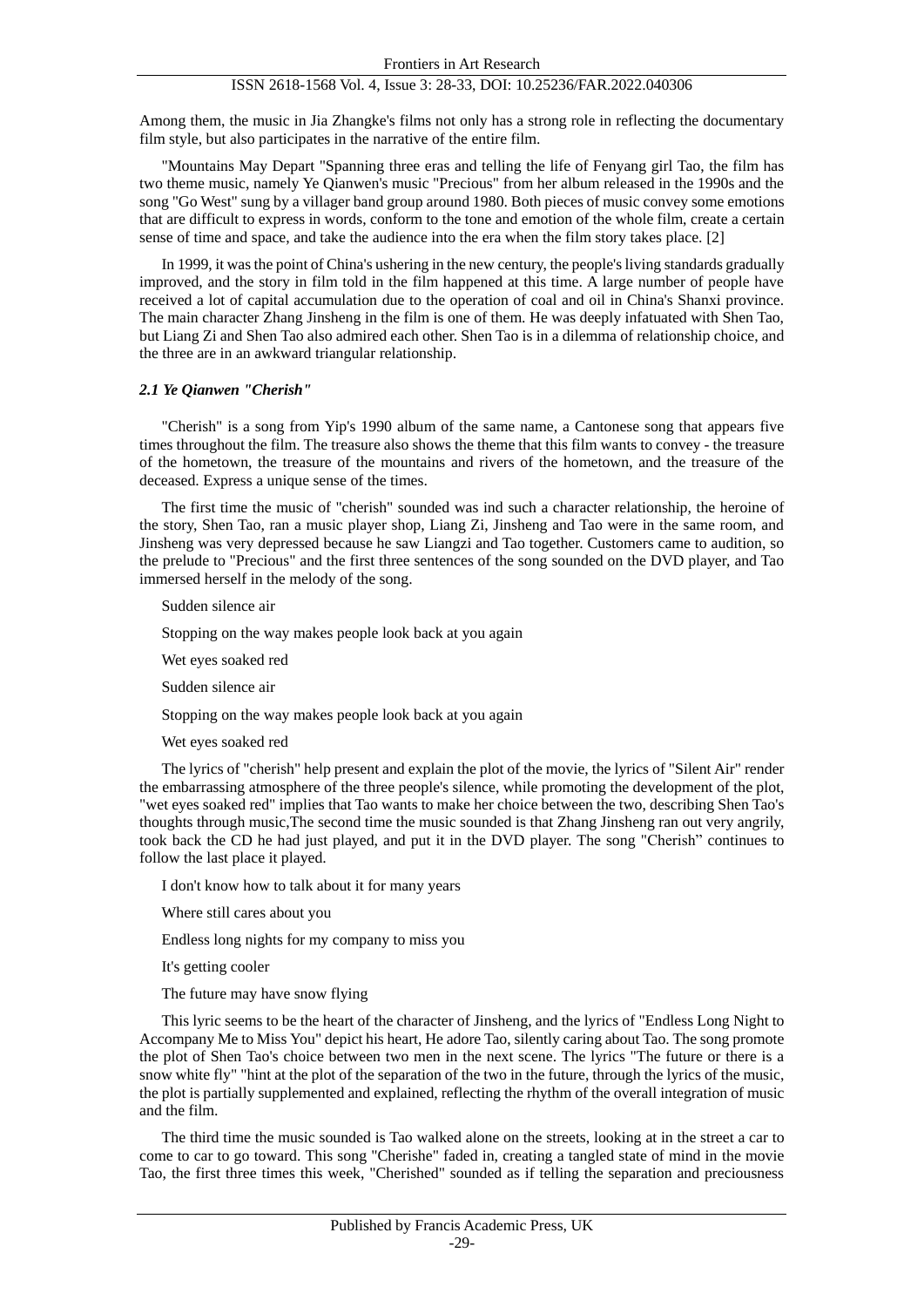between Tao and Liangzi.

The fourth appearance of the song "Cherish" is the second part of the movie - in 2014, when the middle-aged Tao and Zhang Jinsheng divorced, and his son dollar was taken to Shanghai by Jinsheng. The father of Tao died suddenly, the son dollar came back from Shanghai to attend his grandfather's funeral, the mother Tao and son dollar were in the waiting hall of train station, and the next shot turned to the two sitting on the train, and the song was played in the headphones. Mother and son sat on a slow car, the son was listening to an unfamiliar Cantonese song, but Tao found her youth and experience in this song, found traces of past days, and made a foreshadowing for the following, "Cherish" This song is a point in the vague memory of his mother after dollar became an adult. The song reflect the love of mother and son, and it is also the rise of the connotation of the movie.

The last time the song appeared was the final part of the movie - in 2025, dollar, who was far away in Australia, heard the Cantonese song "Cherish" played by his teacher Mia in class, he said that he felt familiar and did not remember where he heard it, and then the two talked about dollar's mother. This time the music seems to bring the audience back to the film in 1999 and 2014, and the re-ringing of "Cherish" evokes the audience's recollection of past scenes and completes the construction of the entire film's time and space range. [3]

The song "Cherish" runs through the whole film and writes the life story of a generation. There are both the treasures of not saying goodbye when you are young; the preciousness of having no choice in middle age; and the cherish of finally crossing the ocean. The theme song sets off each other in the plot era, showing a unique sense of vicissitudes and desolation, touching the soul of the audience through music, and creating a unique sense of age.

## *2.2 "Go West"*

"Go West" is a 1970 single by the village people band group, which was once a passionate golden song in a Chinese disco. This song was banned for a long time and could only be circulated in the underground disco. The song has different connotations in different eras, and in the film in 1999 it mainly encouraged young people from the East to come to the West. The song only appears twice at the beginning and end in the film. The first time is Shen Tao dancing with a group of young people in the first part of the movie, and the second time is the end of the movie, the song "Go West" fades in, and Shen Tao, who has entered the old age, dances alone in the snow. The song represents people's pursuit and yearning for a better life, but in this process we also lose a lot, the same song, two scenes, giving people different feelings and thoughts.

We will go our way

(Together) We will leave someday

(Together) Your hand in my hand

(Together) We will make the plans

(Together) We will fly so high

(Together) Tell our friends goodbye

"Go West" was introduced to China in the 1990s and is the memory of the era. The lyrics are full of hopes and expectations for the future, just like Shen Tao and Zhang Jinsheng in 1999, for the future of the two. Finally, at the end of this song, Shen Tao's memory of the past is evoked, expressing Shen Tao's memorial to her youth and her thoughts about the deceased. The beginning and end of the film correspond to each other and constitute the integrity of the narrative. The film's transition from the youth of a group of people to the carnival of one person is a kind of sadness and reality.

"Mountains May Depart "uses two popular songs to enrich the theme of the film, express the mood of the characters, change the audience's understanding of the film art ontology, bring emotions to the audience, and bring a new way of expression to the image art. The two theme music participates in the narrative of the entire film, reconstructs the film narrative and the concept of time, and then changes the narrative rules of the film in a sense, giving the audience the space to understand the film in multiple dimensions. [4]

The music in Jia Zhangke's films can not only create a film atmosphere and promote the narrative, but also an important embodiment of the documentary aesthetic style in his films.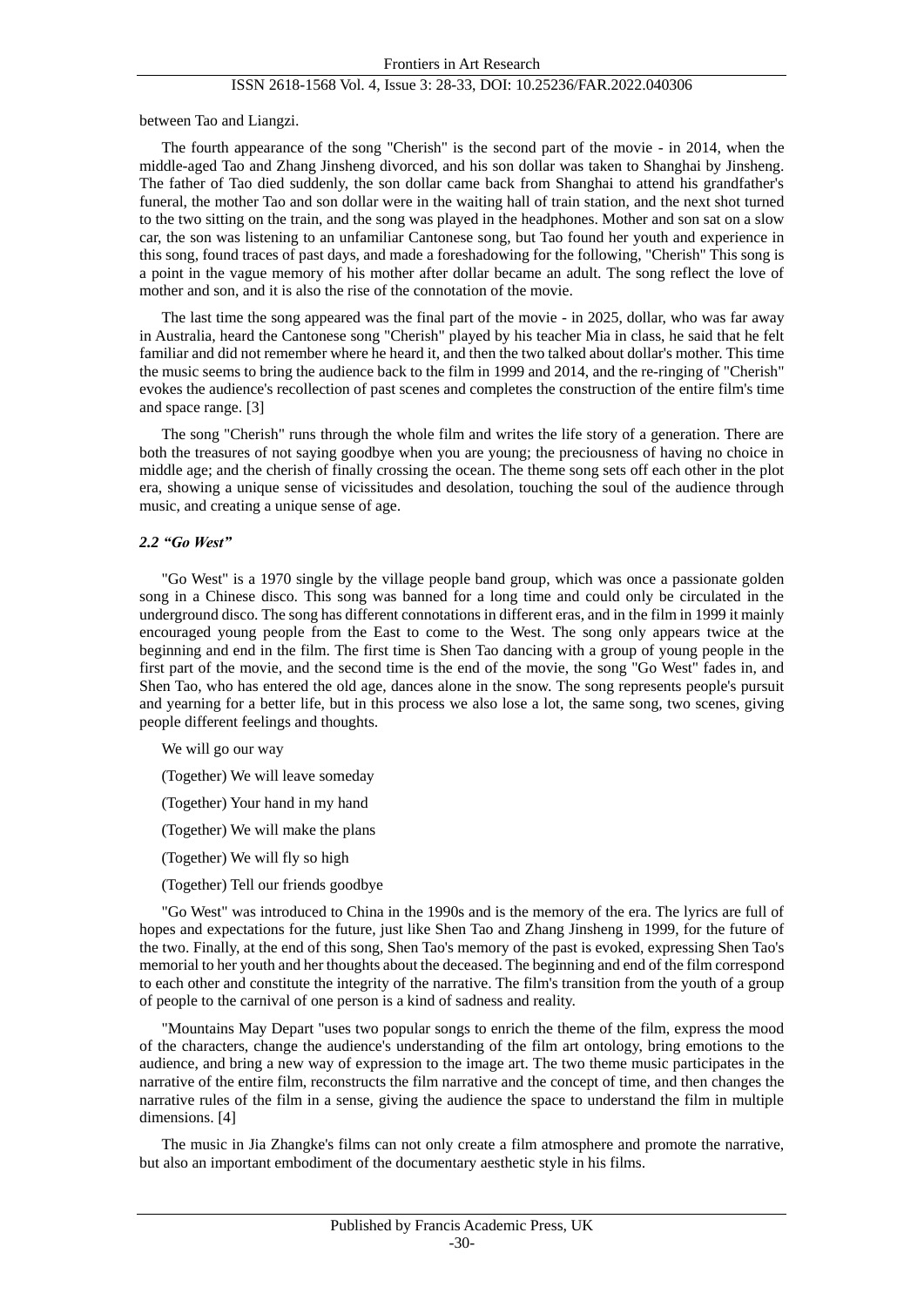#### **3. Media Sound Analysis: Memory Intertextual and Media Link**

Jia Zhangke is the explorer and successor of Bazin's realist theory, he pays attention to the real life of people from different classes of society, " Mountains May Depart "is a relatively strong narratived in the films directed by Jia Zhangke, The documentary method in the film will be the normal performance of life. Different eras have unique media sounds, but also constitute the memory of different eras, forming the memory of different eras of intertextuality. In the 1980s and 1990s in China, with the continuous development of reform and opening up, a large number of popular songs from Hong Kong and Taiwan entered the Chinese mainland, and the unique musical style got popular throughout China for a short time. The above-mentioned "Cherish" is one of them, which is a song with a great imprint of the times, which represents the memory and perception of the Chinese at the end of the 20th century. The five appearances of "The Old Man of Mountains and Rivers" when "Cherish" are different broadcast media reflect different changes of the times and social development, and also show the changes of the times. The first time to the third time was in 1999, people used DVD players and CDs to play music, the director cleverly used the background sound to show the state of the characters, which is a kind of popularity and fashion; the fourth time in 2014, Shen Tao and her son took tarin to listen to the song "Cherish" on their mobile phones with headphones, which is a kind of nostalgia; the last time in 2025, Mia teacher and Zhang Zhile used the record player to play the vinyl record of "cherish", which is a kind of treasure for the deceased and for the mountains and rivers. [5]

The same song, played in three different mediums, is an important clue in the film and also makes the film paragraphs intertextuality. The song called "cherish" connect different times and different people.

The different mediums in " Mountains May Depart " set off different senses of the times, showing the passage of time and the sense of reality[6]; The same song was listened by different people at different stages of life, gives the audience a completely different feeling, and also makes the three time segments in the film have more connections. The combination of songs and different media makes the film more diverse, and also makes the emotional expression of the characters more three-dimensional, giving the audience a more immersive feeling.

In the whole film, it not only shows the passage of time and the change of the times through the different media of the song, but also expresses the sense of the times through sound and conveys the texture of different eras. In the first part of the movie, Shen Tao danced in the town every year when she was young. The street was noisy and the people who came to see it were crowded. More apparently, the sound of rubbing clothes with each other was very obvious, but it was not difficult to hear the familiar rural sound, thus creating a lively social atmosphere. China in the 1990s was a very changeable and varied era. The new atmosphere of development period was fully expressed in the film. For example, the voice from the loudspeaker: "Let us embark on a journey to usher in the dawn of the new century." "It's as if to pull people back to the end of the 20th century; In the first part of the film, people are curious about the new form of transportation-vehicle car, It is a funny lens that a group of people surround a brand new Santana and listen to the roar of the car. The sound of cars is rare and loud in this era, and it is unfamiliar to the people in the film.

The second part in the film is in 2014, Shen Tao's son dollar has grown up, and Shen Tao is also facing the pain of losing his father in life. The son dollar and his mother Shen Tao faced the river again, and the two were silent. Only the sound of river could be heard; this also foreshadowed the last part of the film, and the son dollar, who was far away in Australia, listened to the sound of the sea alone and said that he remembered his mother Tao. The sound provides connections and relationships for people across mountains and seas in different eras of the film.

The last part of the film is in 2025, Zhang Jinsheng and Shen Tao have been separated from each other in the ocean, and the memory of mother for dollar blurred. At this time, there are no more lively scenes. Some are just the loneliness of Jinsheng alone. At this time there is only the sound of the sea, and people have long been accustomed to the sound of cars roaring on the street. This is director Jia Zhangke's imagination about the future. Time is passing, and the background sound belonging to the times is constantly changing, shaping a unique sense of the times. Through the design of these sounds, the director Jia Zhangke expresses different senses of the times, which becomes an important connection between the characters and is also a clever foreshadowing of the development of the plot. In less than two hours of the film, music combines audio and video to portray the three eras with a strong memory reconstruction.

Different sounds and different playback media not only create a sad and nostalgic atmosphere style in the film, but also make the audience closer to reality, making the film truly have a sense of the times. Last but not least, the unique design of music help the character in the film to constantly arouse the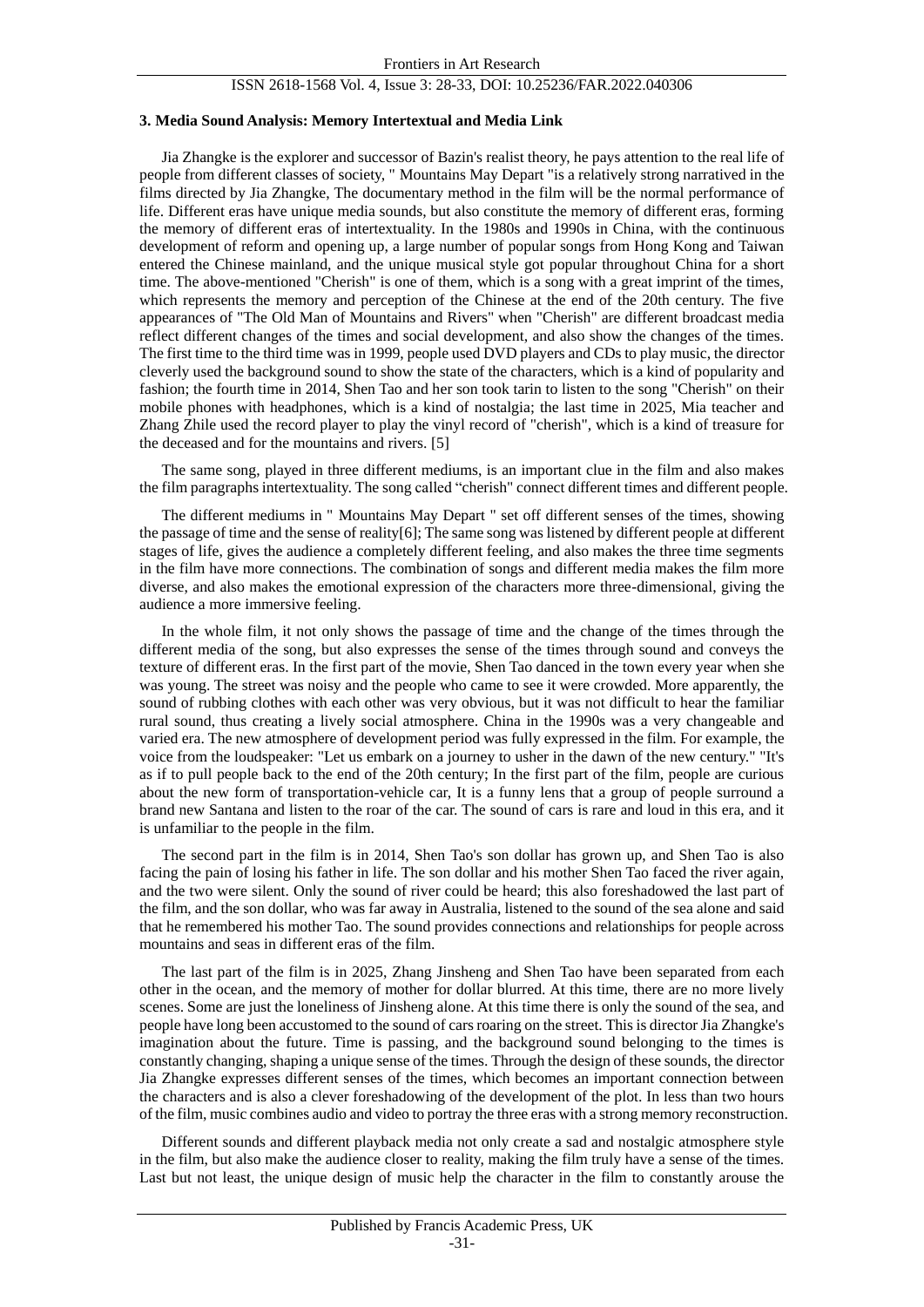memories of the past.

#### **4. Dialect Analysis: Regional Spatial Imagination Satisfaction and Real Aesthetics**

Jia Zhangke is a native of Fenyang, Shanxi, and the use of dialects in the film has always been a feature of his films, whether it is the early films "Xiao Wu" and "Platform", or the "Destiny of Heaven" and "Legend of the Sea" after the 21st century, dialect seems to have been a special symbol in Jia Zhangke's films, forming one of his maverick film styles, which is one of the reasons why the characters in Jia Zhangke's films are closer to the truth.

To some extent,Dialect is the embodiment of the region, and also satisfies the audience's imagination of another space except their own hometown. In " Mountains May Depart ", Shen Tao, Liang Zi and Zhang Jinsheng live in Fenyang, Shanxi, In the course of the film's story development, they always have communication in Shanxi dialect, such as " nǐ zǎ de le (what's wrong with you?). " nǐ píng shá zhè yàng yào qiú é!" "nà shì shèn wèn t (what is the problem)". So that the dialect makes the whole film has a strong Shanxi flavor, but also fully embodies the realist audiovisual style of director Jia Zhangke. In such a dialect design to narrow the distance with the audience, it has become a window for the characters in the film to express emotions, leaving a deep impression on the audience. At the same time, it also can reflect the attention to ordinary people's lives in the film directed by Jia Zhangke, the use of dialects is an important embodiment of Jia Zhangke's documentary style, with a "rough" aesthetic.

In the film, there are also the appearances of Mandarin, English and Shanghainese. In the first story, Zhang Jinsheng came out of a few words of English from time to time. For example, after he bought a brand new Santana, he said to Shen Tao: "é (means "I" in Shan Xi dialect) take you to America, to spend Dollar" This is the first use of English in this film; showing Zhang Jinsheng is like the theme song "Go West", taking full of imagination and expectation for the West; the name of Jinsheng's son is also closely related to English, it is the pronunciation of "dollar", Zhang Jinsheng spent the first half of his life dealing with money, and his son's name also be in English with dollars.

Dialect is the embodiment of China's "root" culture, and keeping one's own "roots" has been a Chinese tradition since ancient times. The use of dialects in the film reflects the culture of root-seeking. In the second part of the film, Tao's son dollar came to Fenyang to attend his grandfather's funeral, Shen Tao used Shanxi dialect to let him call mama, dollar answer "mommy", and then later in the communication between the two, Shen Tao had to use Mandarin to communicate with her son. Dialect is synonymous with hometown and the understanding of the "root" in Chinese's heart. the language conversion in the film shows the estrangement and strangeness between the two, but also reminds people not to forget their "roots", which is the director's transcendental aesthetic imagination; When dollar and the stepmother chat with the tablet in the film, they speak Shanghainese. Mother Shen Tao could not understand, and she immediately angrily stopped the conversation between the two. Dialect is the embodiment of a familiar environment, and at this time, dollar no longer has a lot of feelings for the small county town of Fenyang like the parents of the previous generation, giving the little dollar a layer of unknown belonging. The same situation is for Shen Tao, whose son does not speak the dialect of Fenyang, and she does not understand Shanghainese totally. The relationship between the two has already reflected the estrangement in the language of communication.

Dialect is the aesthetics of homeland, synonymous with hometown. In the final stage of the film's story, although the adult dollar and his father Zhang Jinsheng live together in Australia, the two can only communicate with Google Translation, showing the estrangement between the two generations. At the same time, Zhang Jinsheng had reached the West where he had his heart in mind and had freedom. But he still speaks a fluent Shanxi dialect in chatting with friends. In the last part of the film, 2025 is new and full of technology era. Although Zhang Jinsheng live overseas, his heart is full of thoughts about his hometown-shanxi. As he said, "Now I have a gun, but I don't have even one enemy." The conflict between father and son is reflected in English and dialects, Zhang Jinsheng also communicates with his son in Shanxi dialect, while Zhile only speaks English. Dollar not only does not speak Fenyang dialect, but even Chinese has forgotten in the period pf growing up. This is tole's forgetting about his hometown, and he has lost his home forever. [8]

Over the course of three time periods throughout the film, multiple changes in language are testimonies to the changes of the times. The film "Mountains May Depart "explores hometown and wandering through the past, present and future. Language is the representative of regional space and the embodiment of time and space changes. Through several language changes, the film shows the relationship between the characters, the psychological transformation of the characters, and the changing